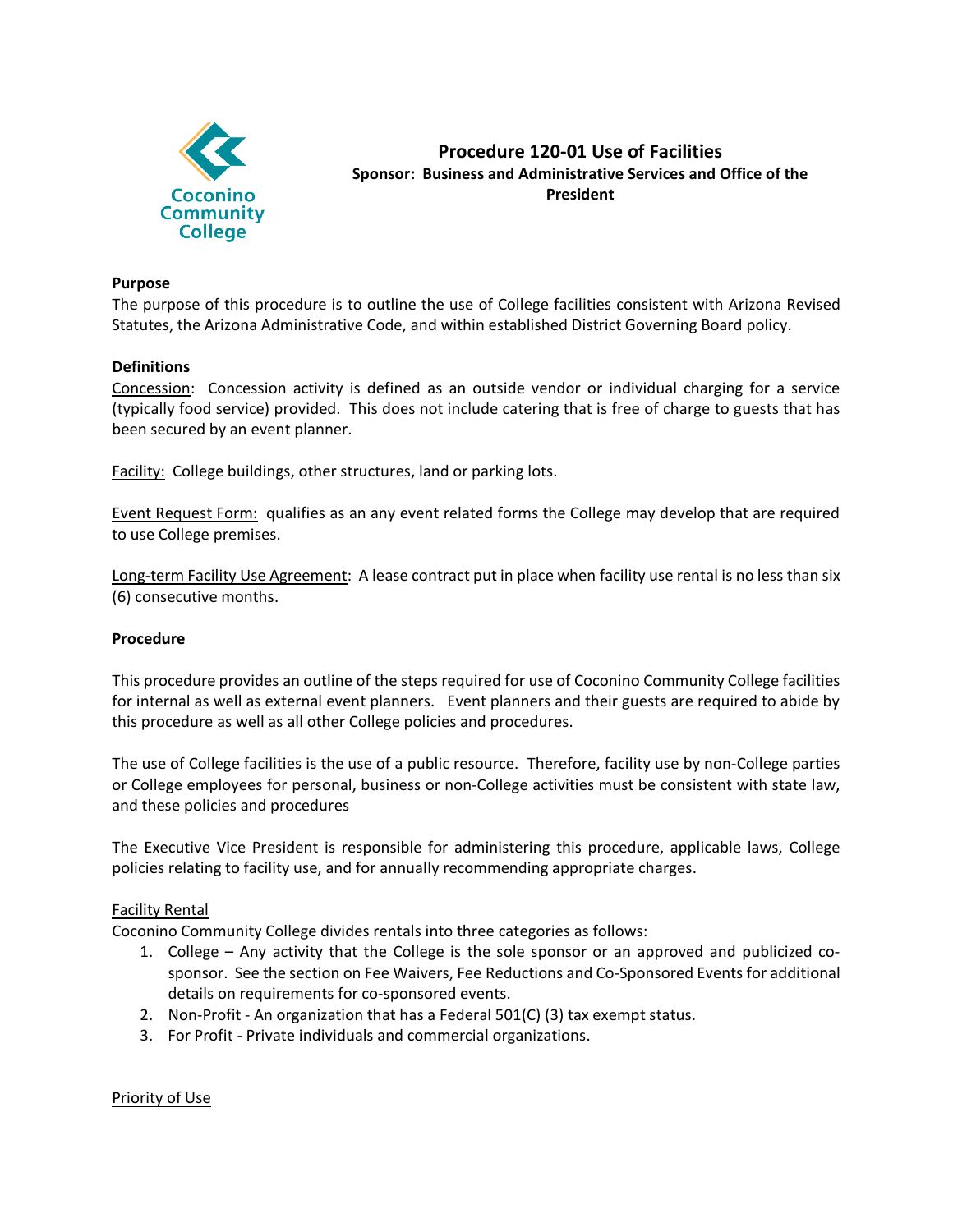Instructional related activities, programs and activities for students, and other college related activities have priority over non-college activities.

The College encourages event planners to submit their Event Request Form as soon as a date has been determined for their event and no less than ten (10) business days prior to the event unless in the first and last week of the Fall or Spring semester (see Scheduling for details). Facility use requests are considered on a first come, first served basis. If an event has already been scheduled and approved on the date requested, the approved event will have priority. Events may not be moved unless event planners agree to the change in dates or a situation occurs that is beyond the College's control.

# Scheduling

This section outlines the process of scheduling facility use at the College. A master calendar shall be made accessible to each campus and instructional site listing the details for each event and contact information for the event planner.

All College and non-College activities are scheduled through the through the Office of the President with the exception of classroom use for credit or non-credit course scheduling. An Event Request Form is not required to schedule a regular College class (credit or non-credit) or a College meeting unless the event requires assistance from another department (i.e. IT, Security, or Facilities) or includes food service.

- 1. A completed Event Request Form initiates the scheduling process when submitted to the Office of the President.
	- a. A completed Event Request Form must be submitted to the Office and Event Specialist Sr no less than fourteen (14) business days prior to the event.
	- b. Events occurring the first or last week of a semester must be submitted no less than twenty-eight (28) days prior to the event.
	- c. If there are circumstances that prevent the event planner from submitting an event within the required timeline, the event may still be considered. The event planner may be asked to complete a Request to Waive the Notification Period for an Event to ensure that all departments have the appropriate staffing and resources to adequately prepare for the event.
	- d. Requests may be denied due to use posing a threat to the health and safety of students, staff, or others, or if the proposed use is likely to substantially interfere or compete with normal College operation.
- 2. Event planners should consider College operations when planning an event. Please make sure that events that happen during the College's posted business hours allow the standard operations of the College to continue. As an example, if sound levels for an event in the Lone Tree Commons would make it difficult to talk to a student on the phone in the Registration area, event planners may be asked to turn down the volume.
- 3. To ensure the best possible experience for events, the Office of the President will not schedule events that happen at the same time in the Lone Tree Commons and the Lone Tree Board Room.
- 4. Event requests will be reviewed by the Office of the President and all departments needed to respond to the event request to ensure that adequate staffing and equipment are available.
- 5. Event planners may be asked to modify their event requests to reduce the staff time needed for the event or to use the College's existing equipment/software.
- 6. For requests that include the use of a classroom space, please be aware of the following:
	- a. Classroom schedules are not available until approximately two weeks before the start of each term. Event requests that include use of a classroom cannot be confirmed or approved until that time.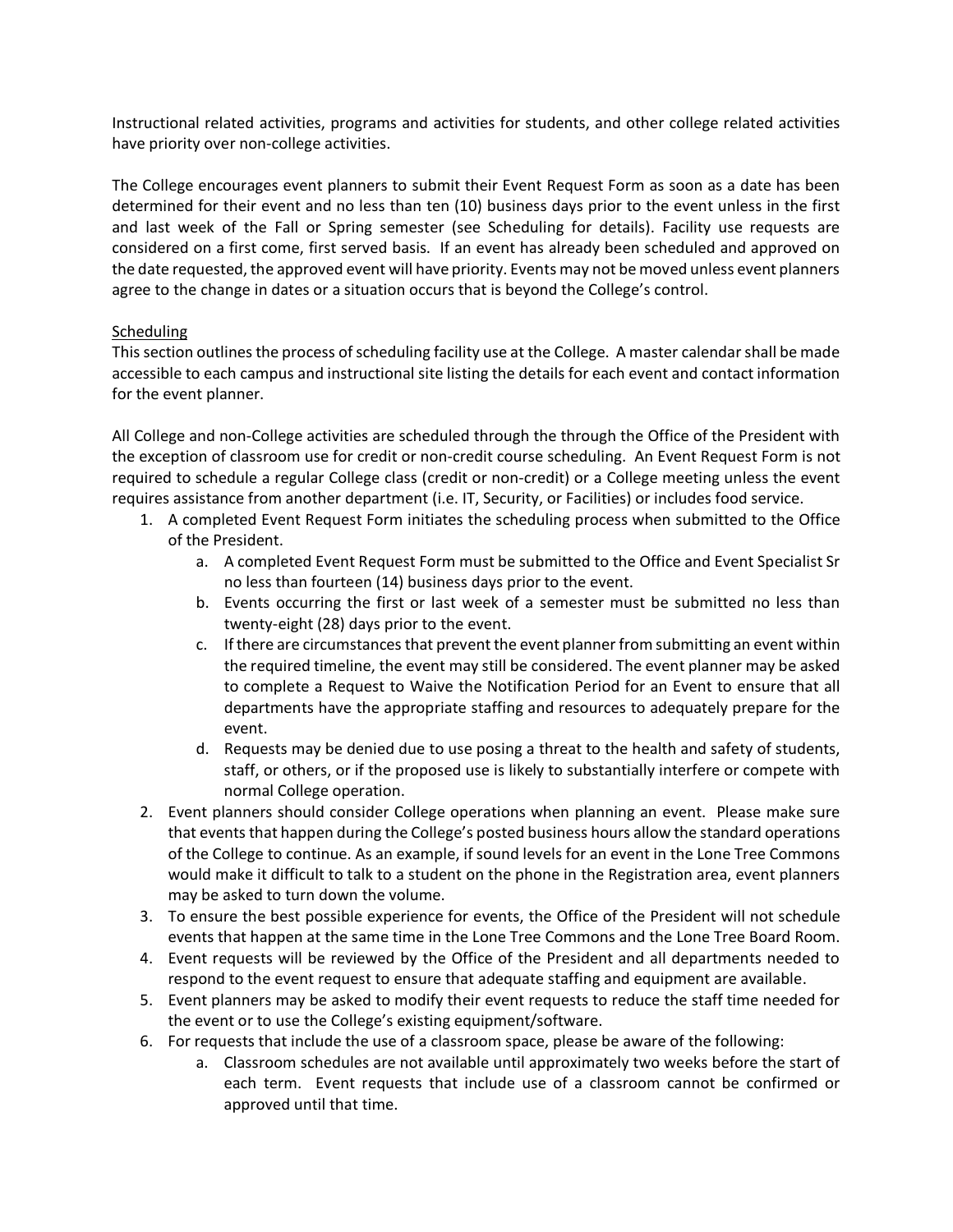- b. Since the College's primary goal is to provide instructional related activities, all classes will take priority over other requests for classroom space and classes may not be moved from classrooms without the approval of Academic and Student Affairs.
- c. Academic and Student Affairs will determine classroom assignments.
- d. Computer classrooms will not be scheduled for events during the two (2) weeks prior to Spring and Fall semesters unless approved by the Executive Vice President.
- 7. A long-term Facility Use Agreement must be signed if the College facility will be used for a period of no less than six (6) continuous months.
	- a. A long-term Facility Use Agreement will be facilitated by the Director of Purchasing and Auxiliary Services.

# Fee Waivers, Reductions, and Requirements for Co-Sponsored Events

Reduced or waived rental fees require the completion of a Fee Waiver or Reduction Request Form, and Event Request Form, and must be approved by the Executive Vice President. To be considered for a fee waiver, the event must meet at least three of the following conditions:

- 1. The activity for which the facility is to be used relates directly to the College's mission of education and training
- 2. The value or benefit that the College receives from the activity is substantially equivalent to the amount of rent that the College is foregoing.
- 3. The event is for a professional organization in which the employee or District Governing Board member actively participates, and whose objectives directly relate to the employee's work at the College or to the District Governing Board member's College responsibilities.
- 4. A CCC Employee or District Governing Board member participates in and is responsible for managing the event.

Fee waivers may only be applied to facility use costs such as room or equipment rental fees that do not have a financial impact on the College. In instances where the College would have to pay for additional expenses, costs may be passed along to the event planner even if a fee waiver has been issued. Examples of items that may incur additional costs include:

- 1. Staffing charges (i.e. after-hours charges for security, charges for IT staff to manage a sound system, etc.)
- 2. Custodial charges above and beyond the College's standard custodial contract (i.e. charges to clean a space after a weekend event, charges to clean a space after events with more than 100 people, etc.)
- 3. After-hours energy use (i.e. additional utility charges related to opening a campus outside of normal operating hours for an event)
- 4. Any other event related cost that result in the College being charged, invoiced, or incurring costs outside of the College's normal budget.

# Marketing Responsibilities for Co-Sponsored Event/Fee Waiver Event

If the College is a co-sponsor of an event, and some or all of the facility use fees have been waived, event planners are required to:

- 1. List the College as a sponsor of the event.
- 2. Include an official College logo for any advertising distributed. Logos and official color palettes can be found at https://www.coconino.edu/logos.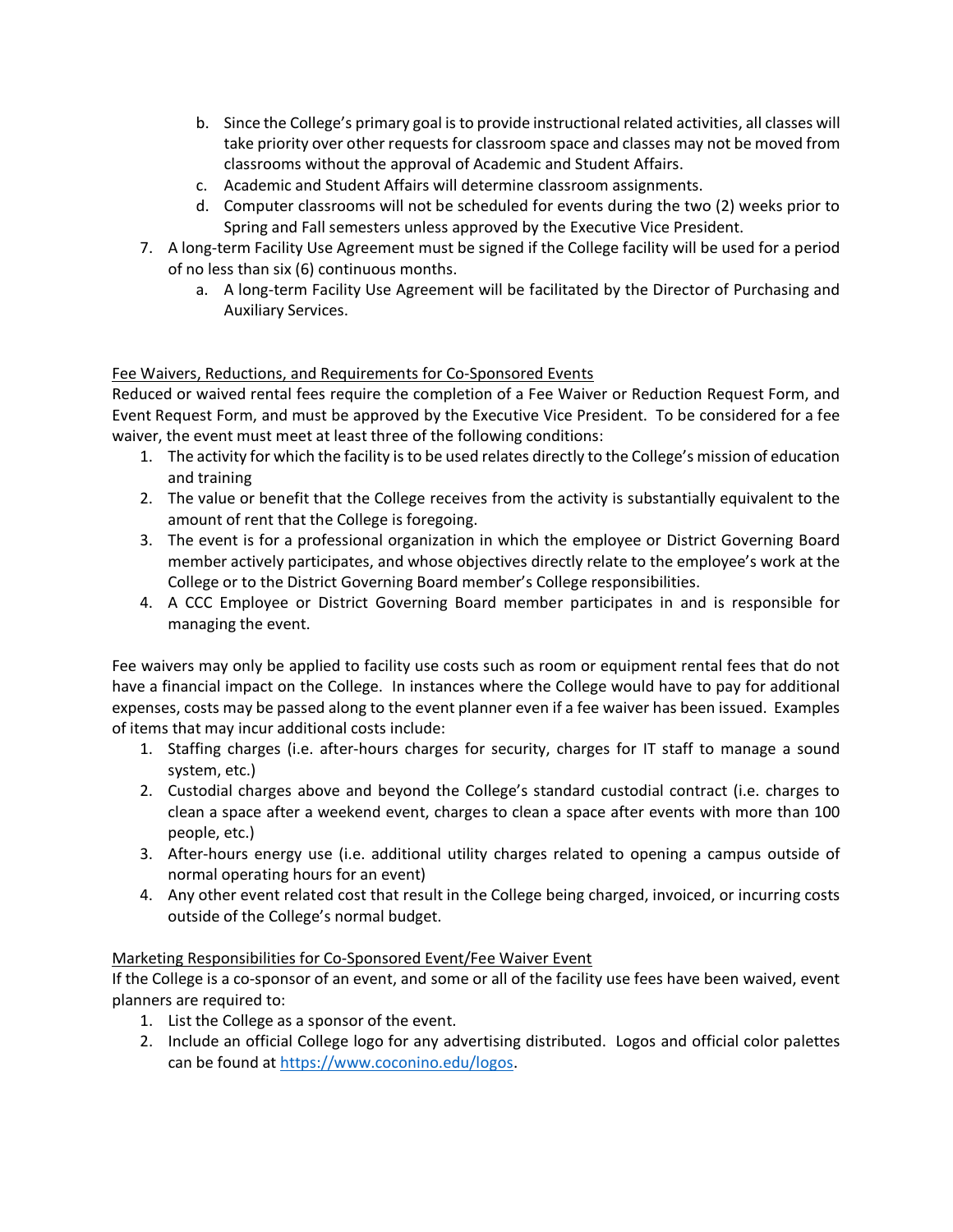In the instance an event is co-sponsored, the event planner/requestor is responsible for advertising and marketing of the event. The College's Marketing Department may be involved, and will review requests for Marketing on a case by case basis.

### Insurance Requirements

Before any non-College party may use the College facility it must supply a certificate of insurance evidencing insurance coverage and identifies the College as a certificate holder.

- 1. The certificate must show insurance coverage from insurance companies licensed to do business in Arizona with a current A.M. Best Rating of A:VIII or better. The certificate must state that the insurance policy has been endorsed to name the College, and its agents, officers, officials, employees, and volunteers as additional insureds, except for worker's compensation and employer's liability insurance.
- 2. Unless the Executive Vice President changes the insurance coverage and limits required, the Commercial general liability insurance shall have minimum limits of \$1,000,000 per occurrence, and occupant shall provide district with a certificate evidencing such coverage is in effect.
- 3. Insurance requirements may be waived when an event poses little risk to the College, do not involve food service, or are co-sponsored.
- 4. Information tables to do not require submission of a certificate of insurance.
- 5. For events that include the service or sale of alcohol, please see the section titled "Alcohol Service at Events" for additional insurance requirements related to alcohol service.

# Commercial Solicitation, Food Service, and Concessions

For events that involve commercial solicitation, vendors must also comply with Procedure 120-03 Commercial Solicitation.

The College does not provide catering services. The College requires the use of a professional caterer, restaurant, or other professional food service for events that are open to the public or that serve students. Alternately, organizations may serve prepackaged food and drink items.

Events sponsored by CCC Committees or Clubs can include food sales if someone manning the event has a food handler's permit, will ensure that items are prepared safely and, on the premises, and the items being sold are considered low risk (as defined by the College's insurance carrier – see Appendix A, Catering Matrix).

Concession activity must obtain specific authorization from the Director of Purchasing and Auxiliary Services. To be approved for concession activities, the requestor must adhere to the following guidelines:

- 1. Concession activity requires all vendors and concessioners to hold a current food handler's card.
- 2. A certificate of insurance that identifies the College as a certificate holder must be provided.

### Advertising and Marketing

Advertisements must clearly state who is conducting the event and Coconino County Community College shall not be included other than in reference to location unless the College has agreed to be a co-sponsor for the event. Advertisement for an event may not commence until your event request has been approved and your event has been scheduled.

### Conduct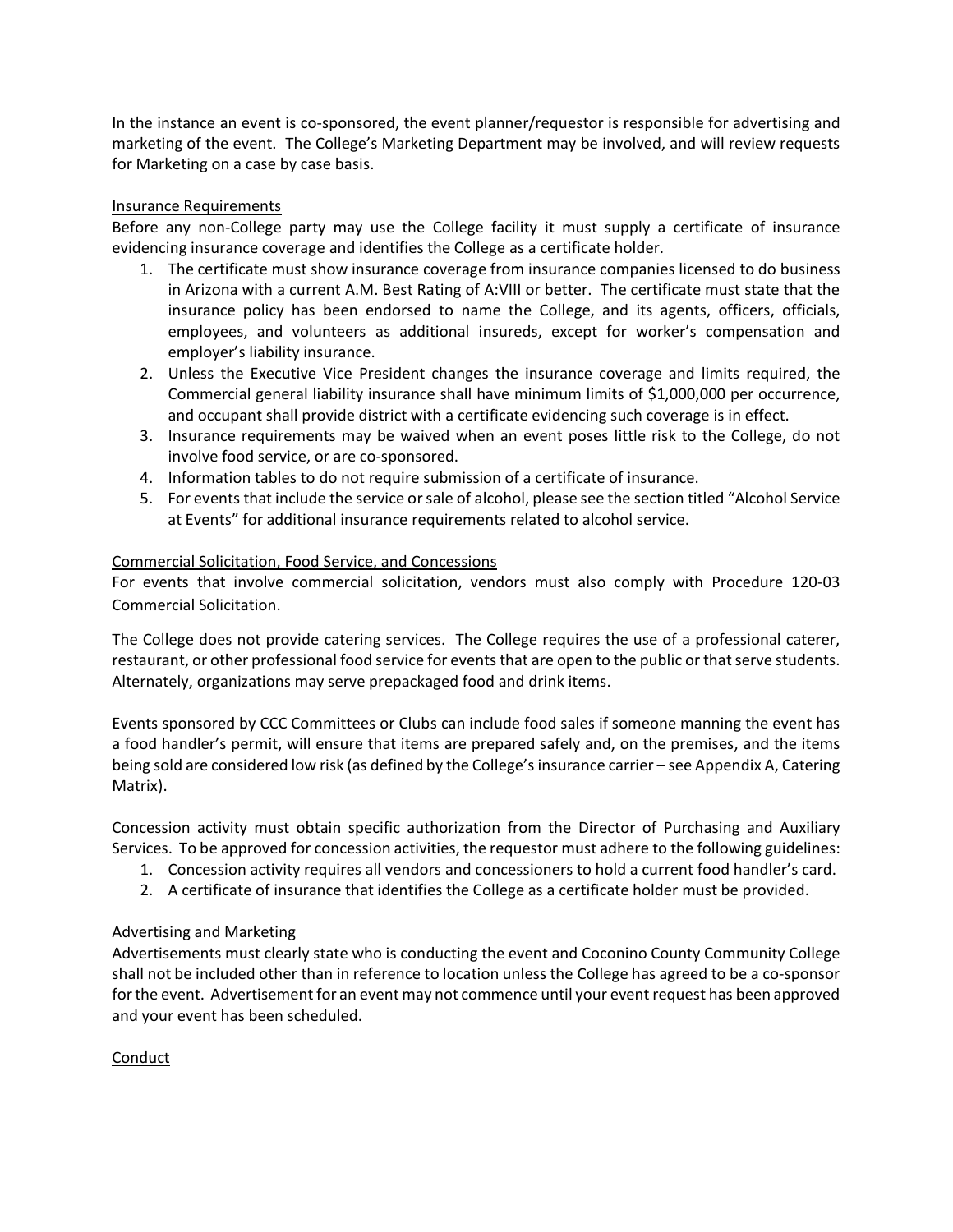Users must abide by Procedure 121-05 Alcohol, Illegal Drug and Weapons Offenses and all other items contained in the Guidelines for Facility Use (see Appendix B, Use of Facilities: Guidelines for Event Planners).

# Alcohol Service at Events

Alcohol may be served or sold at events in Coconino Community College ("CCC") facilities with approval from the College's President. Alcohol may only be served or sold at events that are for the benefit of the College or its students. Alcohol service must comply with all applicable local ordinances, Arizona Statutes, federal laws, and College requirements.

Not less than 30 days before the event, event planners must submit all alcohol related paperwork including written approval from the College's President, in the form of an Alcohol Service Request Form. Event planners must also submit the applicable certificates of insurance, liquor licenses, a security plan, indemnification agreement, and any other necessary paperwork required for the sale and/or service of alcohol.

Alcohol serving events must:

- 1. Have the express written consent of the College's President (i.e., a properly executed Alcohol Restriction Waiver Request Form).
- 2. Use bartenders or other service providers (the "Alcohol Service Provider") who have completed the Arizona Department of Liquor License and Control TIPS Alcohol Training Course, or who have been paid to work as bartenders for at least three years.
	- a. The Alcohol Service Provider must procure, at its expense, and maintain during the term thereof, a liquor liability insurance policy ("Dram Shop Insurance") against claims for bodily injury, death, or property damage occurring in connection with the furnishing of alcohol at the event.
	- b. The policy shall name the College as an additional insured and be primary and noncontributing to any coverage maintained by or on behalf of the College. Such insurance shall have minimum limits of \$1,000,000.00 per occurrence.
	- c. The Alcohol Service Provider shall not exclude claims and legal actions arising from dram shop liability and shall provide the College with a certificate evidencing that such insurance coverage is in effect.
- 3. Provide a security plan to the Executive Director of Facilities. The goal of the security plan is to minimize the liability incurred by serving alcohol. A CCC Security staff member must be on campus during the event unless an exception has been granted by the Executive Director of Facilities.

For events where alcohol will be sold, the organization sponsoring the event must also:

- 1. Obtain all necessary liquor licenses from the Arizona Department of Liquor Licenses and Control.
- 2. Purchase its own separate public liquor liability insurance coverage (Dram Shop Policy) with the requirements outlined in Items 2 a-c above.

For all events that include alcohol

- 1. Only wine and/or beer may be served.
- 2. Alcohol may not be served to or consumed by anyone under the age of 21.
- 3. Alcohol may not be consumed outside the boundaries of the event. It is the responsibility of the host or sponsor of the event to demarcate the boundaries of the event.
- 4. Alcohol may not be served to anyone who is visibly under the influence of alcohol, or who reasonably appears to be intoxicated or otherwise impaired.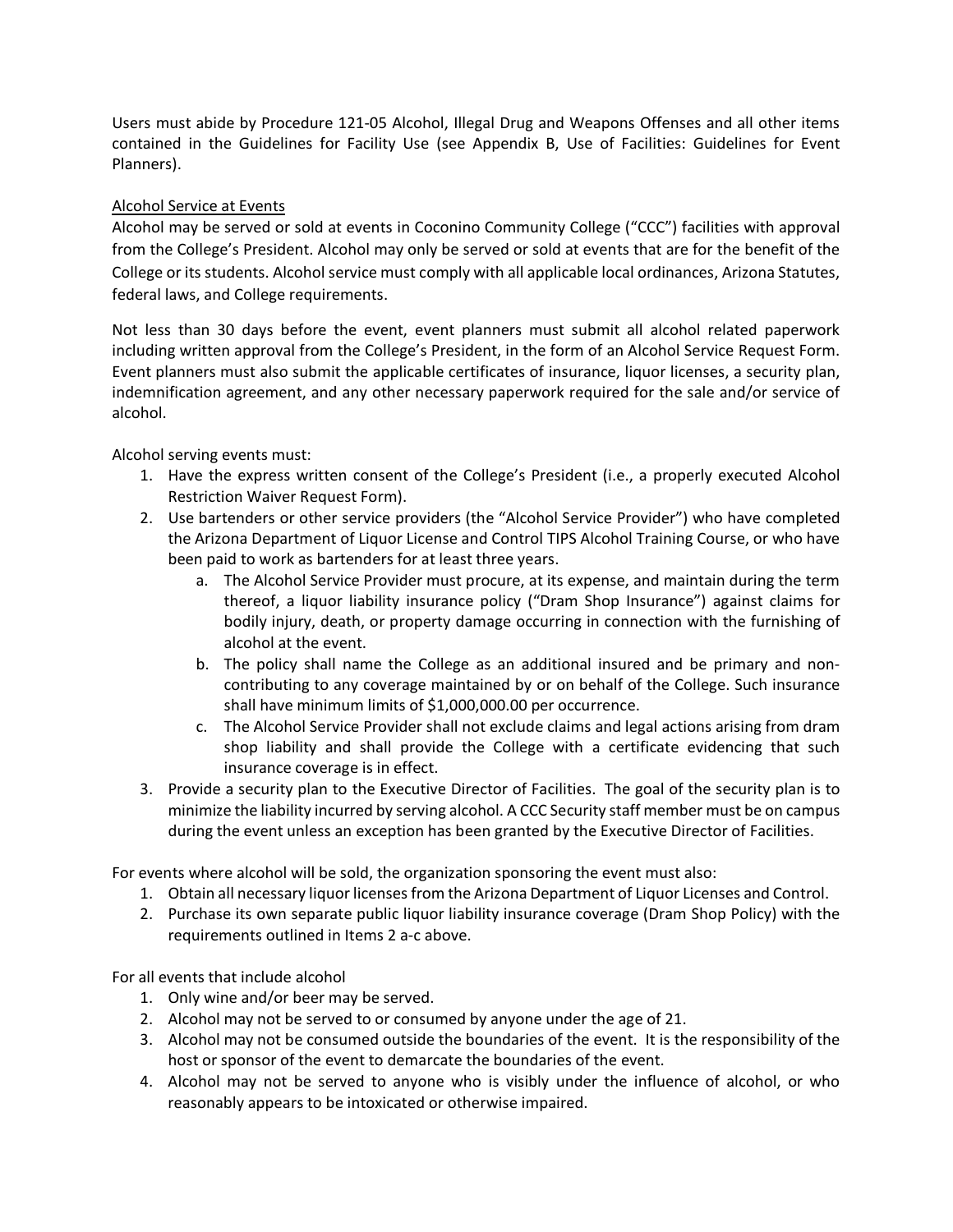- 5. College employees may not serve alcohol.
- 6. Public funds may not be used to purchase and/or otherwise be connected or used in the service of alcoholic beverages.
- 7. In addition to assuming all risk and liability for damages and injuries, a party seeking approval to serve or sell alcohol shall agree to indemnify the College to the greatest extent permitted by law.

# Parking

Please refer to the Event Request Form and/or the Facility Use Fee Schedule to identify parking processes and fees.

# Cancellation

The College reserves the right to cancel any reservation if deemed to be in its best interest to do so. The College will not be responsible for financial loss to a potential user if such a cancellation is communicated at least five (5) business days before the scheduled facility use.

The College will not be responsible for financial loss to a potential user if the facility is made unavailable because of Acts of God or any other beyond its control.

If payment is not received five (5) business days prior to the event, the contract and event may be cancelled at the expense of the event requestor.

In the event the requestor fails to cancel five (5) business days prior to a scheduled event, the requestor may be charged a cancellation fee (see Facility Use Fee Schedule).

### Charges for Facility Use

Non-College parties, including non-profit agencies or other public entities, must pay fair market rental fees unless the use is a co-sponsored event or a fee waived event. Payments are required five (5) business days before the event date.

The Chief Financial Officer is responsible for annually recommending appropriate charges for use of College facilities noted in the Facility Use Fee Schedule.

Charges to College and non-College parties will be credited to the proper department and/or Campus. For example, if a facility use request involves charges for Security, those charges will be credited to the Security department.

The organization and/or internal department utilizing the facility and equipment assumes all liability and must agree to make prompt restitution for any loss or damage occurring during the applicant's use of the facility and/or equipment.

Please refer to the Facility Use Fee Schedule for details on charges for facility rentals and related items.

**References** Procedural Guidelines Procedure 121-05

**Procedure History** 10/07/2003 New